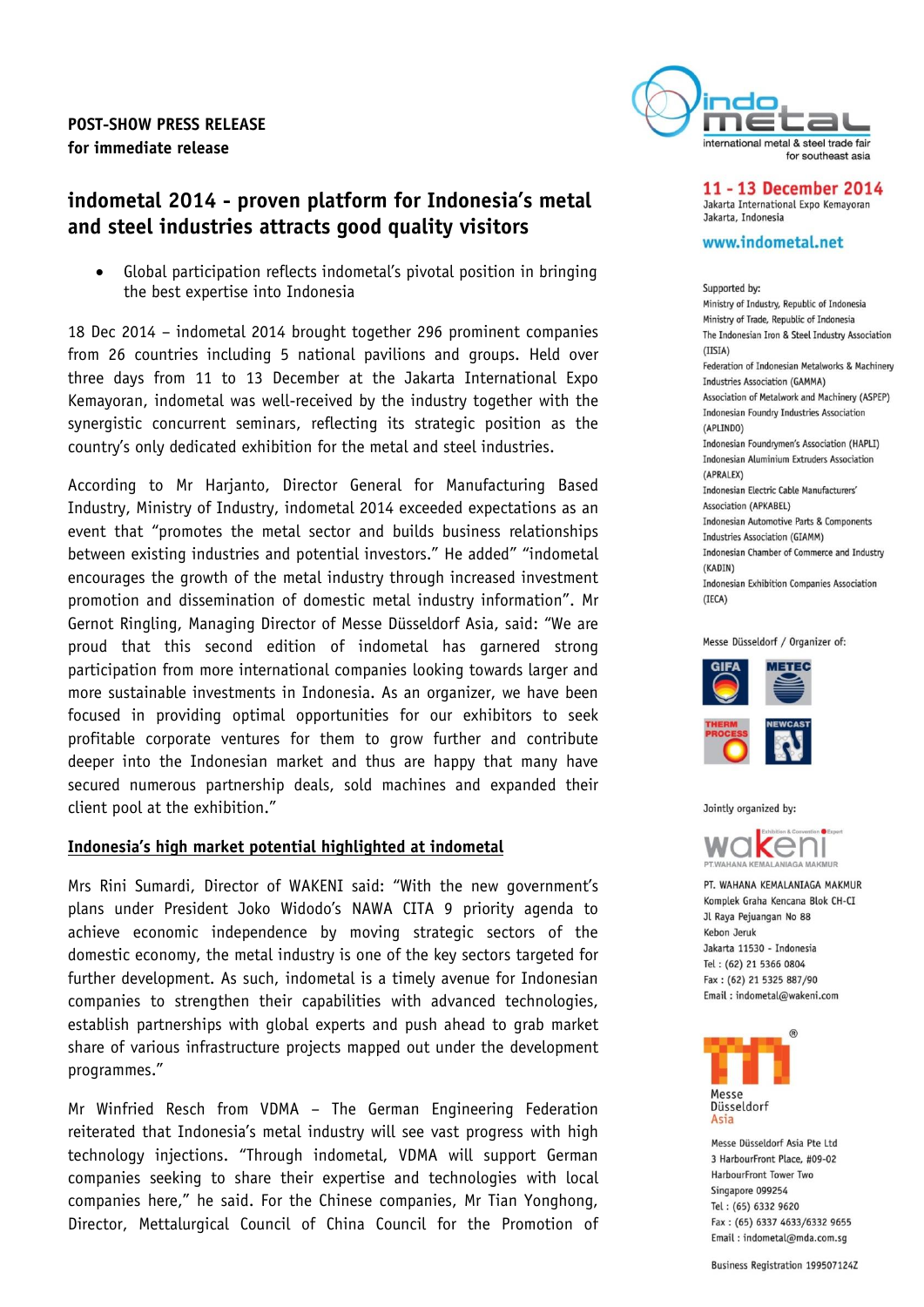International Trade said that, "they bring a wide range of metal and steel products for different level of needs and are happy to be at this exhibition as the Indonesian market provides big opportunities for China."

Dr Kurt G. Eder, President of EDER Engineering and President of the Austrian Wire and Cable Machinery Manufacturers Association who spearheaded several Austrian companies in presenting the seminar on Technology Update on Processing Cable and Machinery shared that with the new initiatives to improve infrastructure, "we were extremely eager to come to this exhibition and be part of Indonesia's modernization and bring the highest level of latest technology". For Mr Fabrizio Carmagnini, Director of The Italian Associations of Foundry Suppliers, "indometal is a gateway for many Italian companies who have come to Indonesia for the first time and we are optimistic that many more opportunities await us in the near future." Mr Achmad Safiun, President of the Indonesian Foundry Industries Association (APLINDO) also highlighted that, "with the new technologies available at indometal, Indonesian companies should capitalize on expanding local production, be price-competitive and focus on localizing to strengthen the Indonesian metal sectors."

#### **Quality visitors draw deepened confidence on Indonesia's vast opportunities for new exhibitors**

indometal 2014 attracted 6,484 trade visitors from around the region from various industry sectors and over 250 participants at the two concurrent seminars.

According to Mr Jan Meier-Kortwig, Executive Vice President of Kuettner GmbH & Co Kg, "There are many opportunities in Indonesia and there is a need for companies such as ourselves to be present here. It is our first time exhibiting at this show. Overall, we are satisfied with our participation and with the quality of the visitors that visited our booth." Mr Wahid Ahmadi – Foundry Technical Sales Manager of PT Clariant Adsorbents Indonesia, "We have just started to develop our market in Indonesia and this is a good opportunity for us because so many buyers are enthusiastic about our products. Moving forward in 2015, we believe that Indonesia will be a huge potential market especially in the automotive industry and infrastructure development. We will join again at the next indometal."

## **Internationality of exhibition with impressive product displays meet visitors' sourcing needs**

Spanning 8,300 sqm across three halls, exhibiting companies showcased their best expertise covering the full material processing, product manufacturing and tools applications spectrum ranging from foundry, casting, metallurgy and thermo process technology as well as high-performing precision and tooling solutions. Mr Fan Hai, Chairman of The Selangor & Kuala Lumpur Foundry & Engineering Industries Association (SFEIA) who led a team of 30 industry professionals shared that "Our delegation members have found their visit to be most beneficial." Mr Sumarsono, Director of Aulia Yasha Utama said: "This event is good and it helps me to meet international companies as I was looking for a special kind of steel and had found it here." Returning to indometal again, Mr Imam Asrofi, Production Manager of Asian Profile Indosteel said "this indometal is better and good, it is also more specific than the last edition. I want to see new technology for machinery and managed to receive a lot of information from so many international companies here where quality of products is guaranteed."

## **Top industry players returned with bigger investment targets and influence to hone market further**

Mr Dirk Boergmann, Commercial Sales General Manager of SMS Siemag who delivered his presentation on Latest Development in Ferrous and Non Ferrous Processing Technologies at the seminar on 'Smelter as Driver of Metal Industry Development', said: "Indonesia is an interesting market and given that there is a lot of demand and high consumption, import activities should be replaced for local investments, [as such] SMS Group is here to help across the whole process chain. He also added that their participation at indometal had been very interesting as they were able to make contact with a lot of customers and "it was a nice and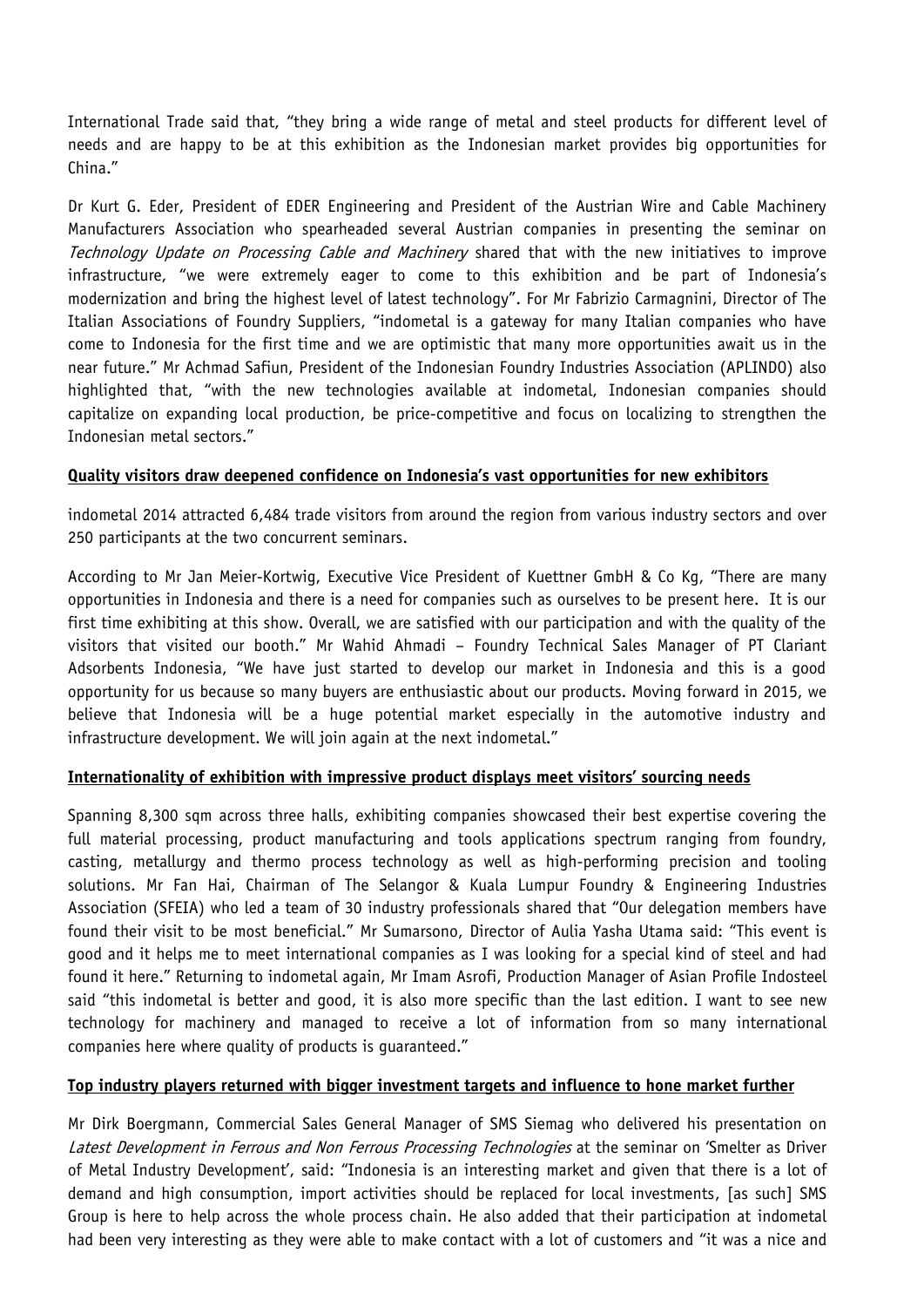convenient opportunity to meet them all at one place." With abundant opportunities opened to foreign investors through indometal, Mr Iben Rifa, President Director of Haltraco said: "This is a good opportunity for newcomers to set up new foundry and work hand-in-hand with local companies to increase supply in the domestic market."

#### **Strategic partnerships forged and strengthened at indometal**

DISA Wheelabrator held a contact signing ceremony with another exhibitor, Bakrie Tosanjaya to expand their partnership in building a complete foundry lines to supply automotive parts for the automotive industry. Mr Thomas Bloch of DISA Industries A/S, General Sales & Product Manager said, "we are pleased to be at indometal for the second time. With the increasing demand in Indonesia, DISA will provide state of the art technology, assisting and helping the industry to become market leaders within the automotive sector." For Mr Albert Sembiring, Managing Director of Jakarta Semikon and Mr Denis Callegaro, Proposal Manager of OM Siderurgica, indometal has provided them with "a lot of positive feedback from potential customers and a chance to increase business," putting them in a good position to go into new fields such as power plants and construction and reaching new targets for their collaboration.

## **Robust sales activities and positive response to new product introductions benchmarked fruitful participation**

Mr Eric Chen, Sales Manager of Rich Sou Technology Co.,Ltd shared that "indometal is great exhibition because the platform is very focused on the metal and steel industry. We are happy to join and had already sold our products on the first day of the exhibition. Indonesia is a very good market for us to expand into and we will join again at the next indometal." Commenting on the visitors' keen interest on their new handheld metals analyser for the scrap metal industry, Mr Eric Lee, Territory Sales Manager of Oxford Instruments said that, "indometal has helped us a lot as the traffic has been very good and we are really happy with the show and look forward to returning again in 2016".

## **Satisfied exhibitors eye larger interest on key growth sectors and stamp certainty in returning at indometal's next edition**

Mr Irham Yamami, Director of Mitra Prima Agung said that "we are satisfied with the result. Indonesia is a very interesting market for foreign investors especially in the metal industry as infrastructure and the automotive industry is growing. We will join again on next indometal." Expressing his optimism on the Indonesian market, Mr Alexander Zeischka, Sales and Project Manager of Braun Maschinenfabrik said that "As Indonesia is a mass growing market, we want to meet more customers who wish to enter the grinding and milling market with our expertise and hope for this possibility again at the next indometal."

indometal will return in autumn 2016 at the Jakarta International Expo, Kemayoran.

For more information, please visit **[www.indometal.net](http://www.indometal.net/)**

#### **About indometal 2014:**

indometal 2014 is jointly organized by Messe Düsseldorf Asia and PT. WAKENI. Driven by the sectors' leading exhibitions GIFA, METEC, THERMPROCESS and NEWCAST, organized in Germany by Messe Düsseldorf GmbH, indometal 2014 focused on the synergistic interrelations of foundry technology, casting products, metallurgy and thermo process technology.

\_\_\_\_\_\_\_\_\_\_\_\_\_\_\_\_\_\_\_\_\_\_\_\_\_\_\_\_\_\_\_\_\_\_\_\_\_\_\_\_\_\_\_\_\_\_\_\_\_\_\_\_\_\_\_\_\_\_\_\_\_\_\_\_\_\_\_\_\_\_\_\_\_\_\_\_\_\_\_\_\_\_\_\_\_\_\_

#### **About the organizers:**

Messe Düsseldorf Asia is a subsidiary of Messe Düsseldorf GmbH, one of the world's most successful exhibition organisers, responsible for organising more than 20 of the world's number one exhibitions in various industries including foundry technology, casting products, metallurgy and thermo process technology. With extensive expertise in organising trade fairs in Southeast Asia, Messe Düsseldorf Asia has developed a portfolio of numerous trade fairs in the region since 1995. PT Wahana Kemalaniaga Makmur (WAKENI) represents Messe Düsseldorf GmbH for the marketing and promotion of its trade fairs to the Indonesian market since 1991.